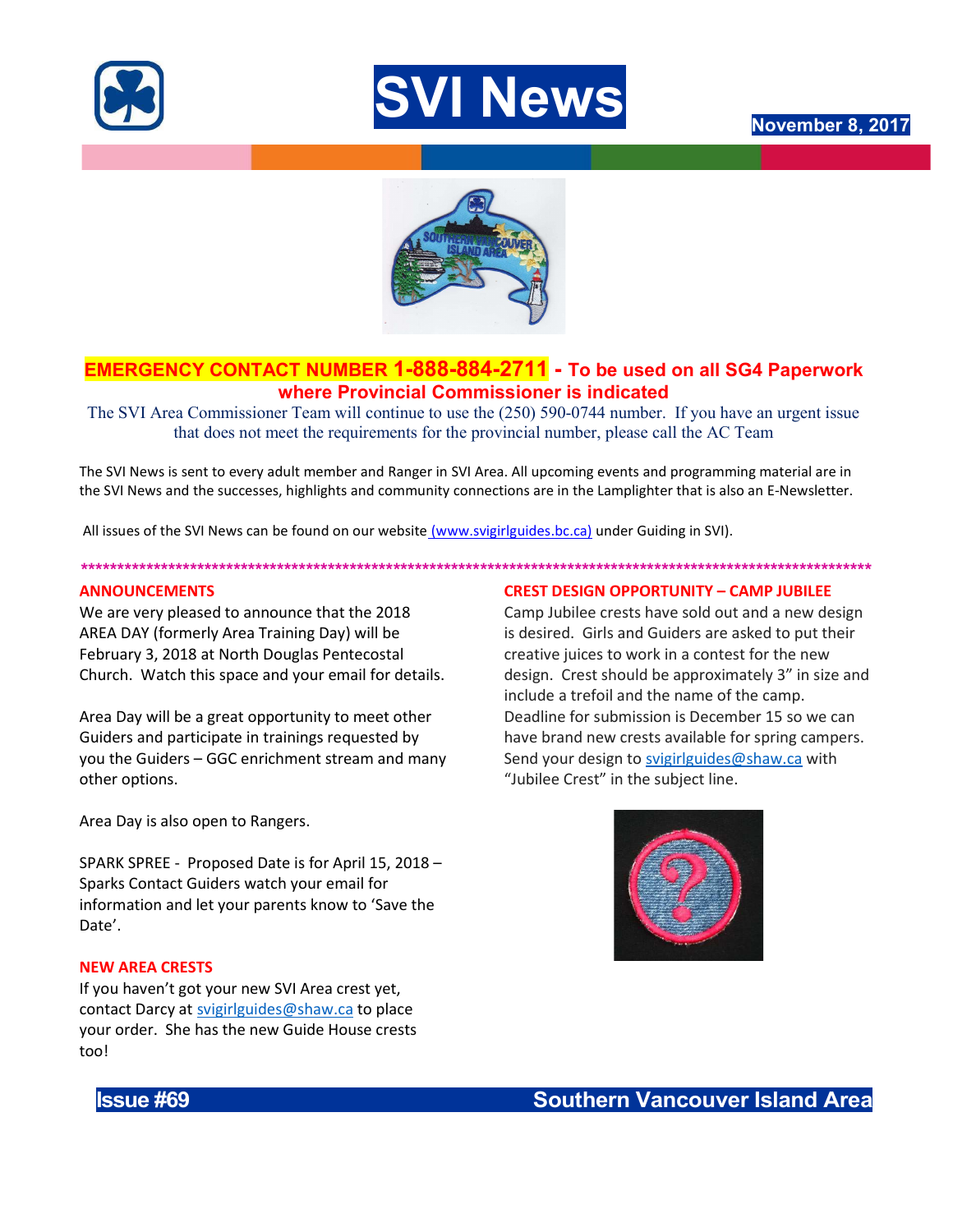#### LAMPLIGHTER

The Winter/Summer Lamplighter was recently emailed to all Guiders and Rangers. We would love to have a fall issue but we need YOU to provide the content. Remember that your Lamplighter Editor wants to hear about and see pictures of all the fun you and your unit are having. Send your pictures and write ups to svilamplighter@gmail.com or share them with PR for the Facebook page – girlguidespr@gmail.com or text 250 516-4346.

### UNIT START UP

Does your unit have lots of Guiders and a small number of girls or lots of girls and not enough Guiders? We would like Guiders to look at the situations in nearby Units and, if their unit is over ratio, consider moving their talents to a unit that needs their help.

# DATES TO NOTE (Training noted separately) –

additional information on these activities can be obtained from your District Commissioner or the relevant Area Adviser (in italics)

February 23-25 – Cupcakes and Candles Camp (International) for 3<sup>rd</sup> year Guides and Pathfinders (in patrols)

April 15 – Spark Spree (to be confirmed) April 27-29 – Advanced Camp Skills for Guides (Camping)

### SVI AREA ON SOCIAL MEDIA

Please let your families know about our Facebook page – Girl Guides of Canada Southern Vancouver Island Area and our Twitter feed @VictoriaGuides.

# TRAINING DATES (Registration form available on SVI website)

November 18 – OAL Basic November 18/19 – OAL Residential January 2018 (date TBD) - OAL Adventure Training \*OAL = Outdoor Activity Leadership (Camp) February 3, 2018 – Area Day – Training, networking and fun

Experienced Guiders say that training of any kind is a terrific way to make connections in Guiding, learn, refresh or improve your Guiding skills. All Guiders, new and experienced, are encouraged to participate in at least one training every year.



REMEMBER – if your District wants a specific training, the Training Team will come to you!

### CAMPING IN SVI

A reminder from the Properties Committee to check the SVI website for the latest information about camp availability and camp bednight subsidy forms. There is a new form for booking and bednight subsidy forms will be changing effective with rentals after December 1, 2017.

### CAMP CLEAN UPS

Camp clean ups were very poorly attended this year, despite lovely weather. Your District Commissioner will be asking each of you to join in a discussion about SVI Area Camps – are you using them? If not, why not? How do we maintain them without more volunteer assistance. Please share your thoughts with your District or with the Area Commissioner team.



# SAFE GUIDE UPDATES

Please note that if you are not scanning and sending your camp forms to Province via email you can continue to use the form retention envelope and pass it to your DC to drop at Guide House.